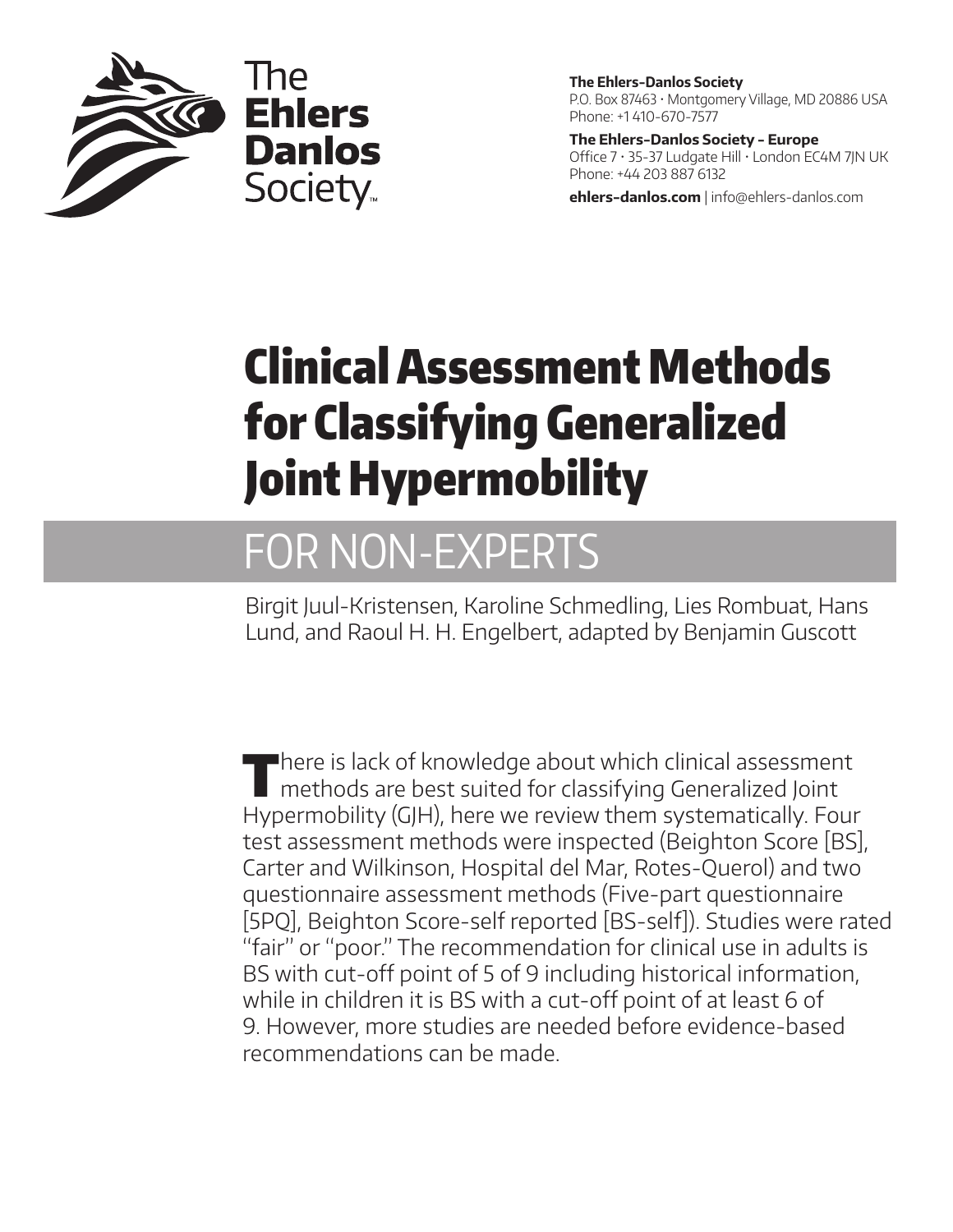

#### Introduction

Generalized joint hypermobility (GJH) is relatively common, occurring in about 2–57% of different populations. Important reasons for this may be the use of many different clinical assessment methods and criteria for classification. GJH is characterized by joints moveable beyond the normal range of motion in multiple joints. Many people with GJH do not have symptoms, which also makes it difficult to accurately estimate the number of people with this condition. When GJH is accompanied with symptoms, it is defined as a health-related disorder, for example, Joint Hypermobility Syndrome (JHS) or the Ehlers-Danlos Syndrome—Hypermobile Type (hEDS). The two conditions (JHS and hEDS) have very close overlap to the point of being indistinguishable; here it is referred to as JHS/hEDS. The condition of JHS/hEDS can be defined as a connective tissue disorder, characterized generally by GJH, complications of joint instability, pain, characteristic skin signs, and reduced quality-of-life. Until now, JHS has been diagnosed by the Brighton tests and criteria, and hEDS by the Villefranche criteria, both including the Beighton scoring (BS) system of nine tests for assessment of GJH.

In particular two measurement properties are evaluated in the clinical assessment methods: Validity and reliability. Validity refers to whether the result can be confirmed as correct, while reliability refers to whether a result can be repeated with the same or similar result.

BS consists of one test of the low back and lower extremities, and four bilateral tests elsewhere (first finger opposition, fifth finger extension, elbow extension, knee extension, and back forward bending), with scores ranging from 0 to 9. Influencing factors on BS are age, gender, ethnicity, and physical fitness. For adults, a cut-off point of 4/9 for GJH was included in the Brighton criteria for JHS, while 5/9 for GJH is the criteria for hEDS in the Villefranche criteria. For children, there was no consensus on a specific cut-off point for GJH, but 5/9, 6/9, and 7/9 have been suggested. Reliability of Beighton or similar tests is known to be good, but there is lack of evidence for the validity of this method.

The five-part questionnaire (5PQ), so far used only for adults, consists of five questions, including actual and historical information about generalized joint hypermobility (forward bending of the back, first finger opposition, the ability to amuse friends with strange body shapes, dislocation of shoulder/knee, perception of being double-jointed). The 5PQ is generally considered reliable but would benefit from more investigation on several kinds of validity. Clear diagnostic clinical assessment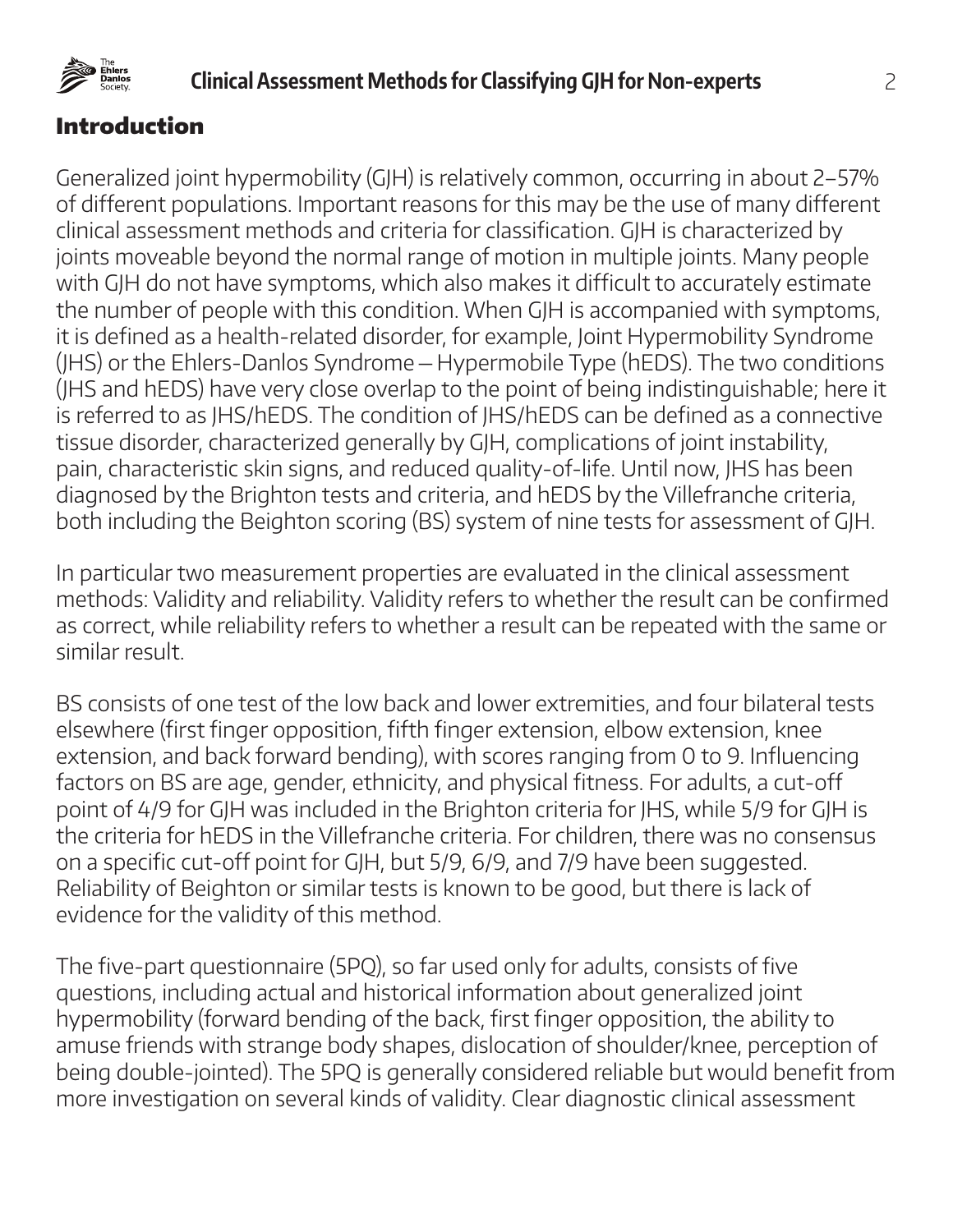

#### **Clinical Assessment Methods for Classifying GJH for Non-experts** 3

methods for GJH with and without symptoms are needed, both for diagnosing JHS/ hEDS and measuring treatment effects of JHS/hEDS, in children as well as in adults.

In summary, there is lack of knowledge of which clinical assessment methods are suitable for classifying GJH. Therefore, the purpose of this study was to perform a systematic review identifying the clinical assessment methods for classifying GJH, to evaluate their reliability and validity according to the recommended COSMIN procedure, and finally to summarize the best evidence.

### Results and Discussion

Four test assessment methods (BS, CW, HdM, RQ) and two questionnaire assessment methods (5PQ, BS-self) were identified in the literature for classifying GJH, in children and adults. Most studies were on BS, and only BS and 5PQ reported aspects of validity. The majority of the reliability studies showed some positive evidence for BS, and thus, may seem acceptable to be used in clinical practice, provided that testing is done in the same way everywhere. There are shortcomings on studies for the validity of BS, while the three other test assessment methods (CW, HdM, RQ) lack enough information on both reliability and validity to recommend.

For the questionnaire assessment methods, most of the studies were reported on 5PQ, which shows to be a promising assessment method for future population studies. The additional questionnaire, BS-self, may also seem promising, as it contains illustrations of the test procedures for each of the BS tests. However, the questionnaire assessment methods need more evaluation before they can be used clinically, since very few studies have reported measurement properties on their reliability and validity.

Since JHS and hEDS in the current review are recognized as one and the same condition, a specific cut-off point needs to be decided, and 5/9 may be suggested for future use in adults. However, since joint mobility, and therefore, BS is known to decrease by age, there is a need for adults also to include additional historical information. Since children have individual growth periods, this may be the reason for using two cut-off points (a lower and an upper) taking age and gender into consideration. The upper cut-off point is suggested to be at least 6/9 as used in previous studies. Warming up before performing flexibility tests may influence the outcome of a test assessment method. However, almost no studies reported whether participants did warm up, and the influence of such performance is therefore, unknown.